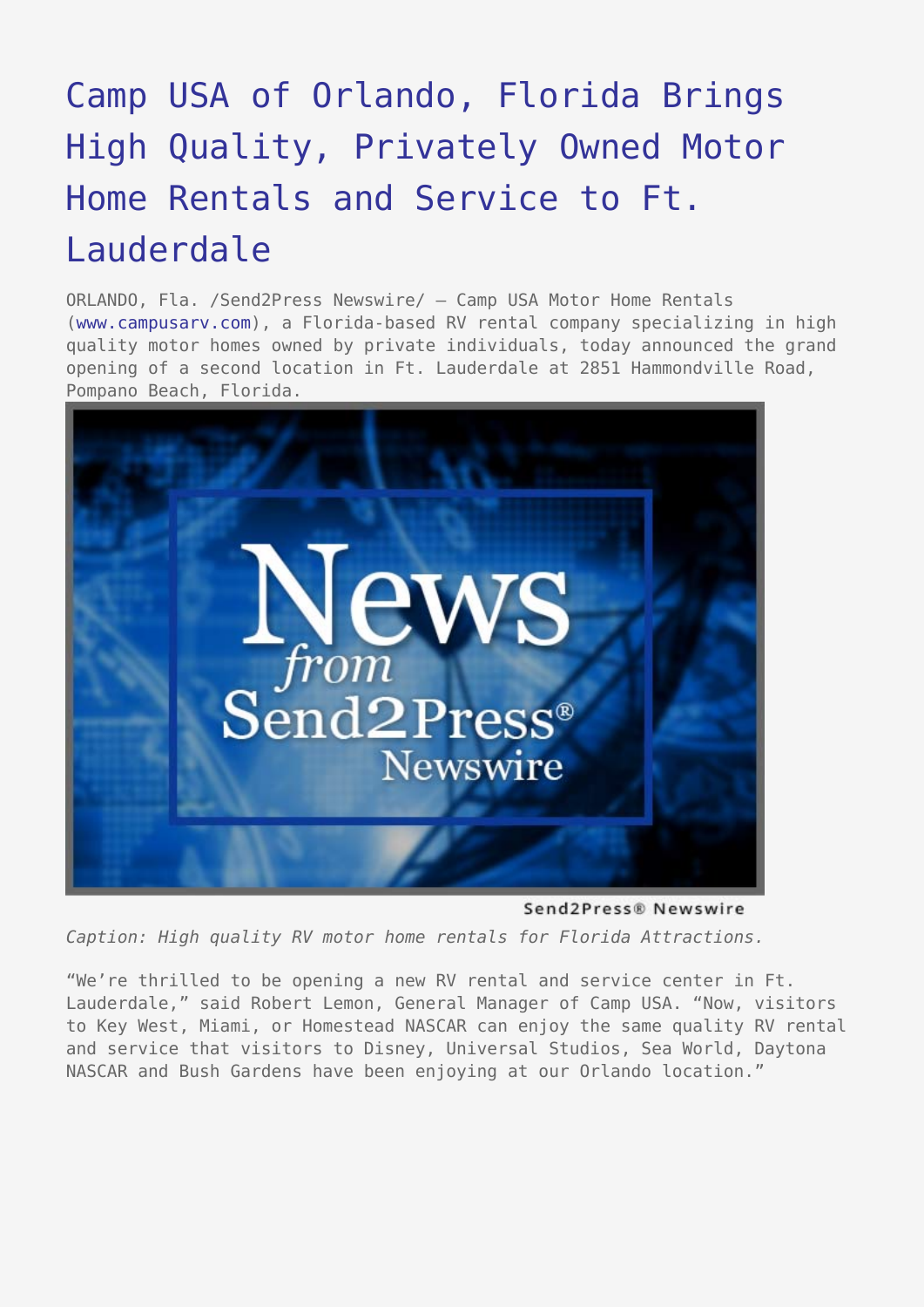

Send2Press® Newswire

In addition to Camp USA's signature rentals and sales of high end luxury diesel pushers, Class A Gas units, Class C units and Travel Trailers, the new Ft. Lauderdale location will offer RV service with mobile mechanics available 24 hours a day. "Most RV service facilities have a one to two month wait just to drop your RV off for service, and the wait to pick it back up can be even longer than that," said Lemon. "At Camp USA, we know that your motor home is important to you and have service customers in and out within a week. We even have a mobile service that will come to you." In addition, Camp USA offers statewide delivery of their rental units.

Camp USA was founded in 1999 in Ocala, Florida. In 2004 Camp USA moved its operations to Orlando to better serve visitors to Disney, Universal and Tampa and since then has more than doubled its fleet size to include over 40 privately owned RV's, with the largest percentage consisting of luxury diesel pusher coaches.

"We are always looking for new coaches that would otherwise be sitting in storage collecting dust and costing their owners money rather than making them money," said Alex Radwan and John Terman, Co-Founders of Camp USA. "We have a staff of highly trained individuals to serve every need of our unique business and we treat every RV as if it were our own and we were going to be the next renter."

For more information please visit: [www.campusarv.com](http://www.campusarv.com) or call 1-800-971-8840

News issued by: Camp USA